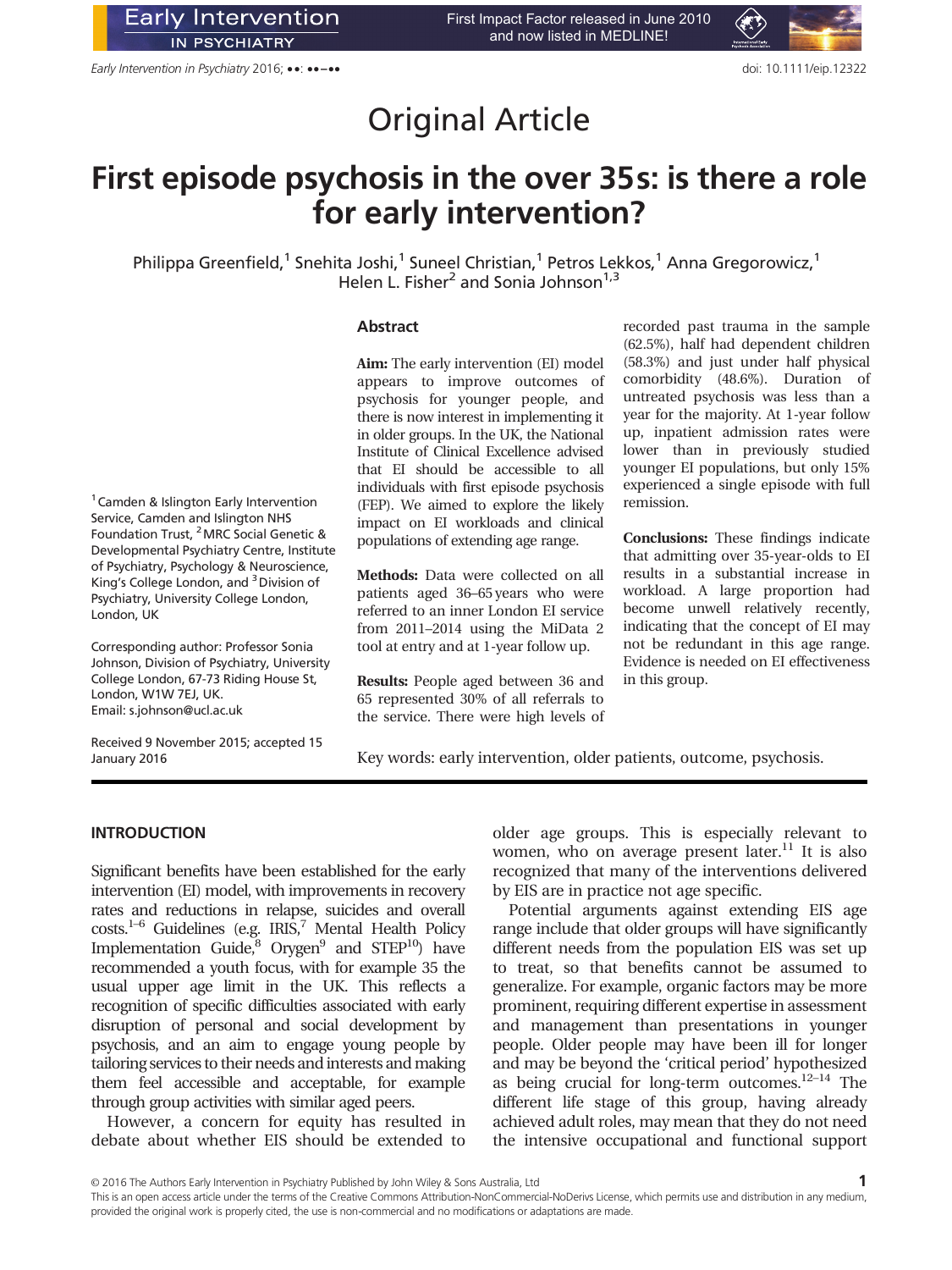that EIS provide. An important potential adverse effect of extending the EIS age range is dilution of the youth focus.

We have found only one recent paper that examined clinical characteristics by age. Selvenrdra et  $al$ <sup>15</sup> found that over 25s in an Australian cohort were more likely to have depressive psychosis and had more metabolic morbidity than under 25 s. Beyond this, little relevant literature is available to inform service planning for the over 35 s. In England, this is a particularly pressing need, as the latest update of National Institute of Clinical Excellence Guidelines for psychosis and schizophrenia in adults <sup>16</sup> (1.3.1.1) recommends that EI be available across the age range. The English experience is also of interest for other countries where issues of equity have been raised in relation to EI services.

## Aims

In this paper, we will aim to

- 1. Describe the numbers and characteristics of over 35 s referred to an EI service which since 2011 has accepted people aged 18 to 65.
- 2. Make a preliminary assessment of the extent to which there may be scope to intervene early in this group to improve the course of their illness, including examining the stage of illness at which they present, whether they already recover well without an intensive intervention, and whether a service that is socially as well as clinically focused appears relevant to them.

# **METHODS**

## **Setting**

The EI services in Camden & Islington cover a diverse inner-city population with a combined total population of  $435800$  individuals.<sup>17</sup> Local rates of new presentations with psychosis are high. $17$  The area was one of the earlier ones in England to be served by an EIS, established in 2003. However, over the study period, caseloads were very high (at times over 30 per care coordinator) because of a combination of local resource constraints and large numbers resulting from the extension of the age range. There was also an inadequate supply of specialist family, psychological or vocational interventions during this period. The local consensus was thus that the EI model was no longer being delivered with adequate fidelity at this time. Outcome data reported here

should not thus be seen as reflecting what could potentially be achieved by a good quality EIS.

## Sample

Data were collected for all patients aged 36–65 years referred and accepted onto the caseload of Camden & Islington EIS, from the time when referrals to over 35 s opened in 2011 to January 2014. During this period, the local service policy was that all new cases of psychosis should be referred to EIS, and there was little indication of breaches of this guidance.

## **Measures**

The Midata-2 tool was completed by local clinicians (S Joshi, A Gregorowicz) from review of electronic records, supplemented by some discussion with other clinicians to fill gaps (Appendix S1 shows the Midata-2 tool). Data were collected at point of EIS referral and 1 year later. MiData-2 is a new brief baseline and follow-up tool designed for collecting routine audit and service evaluation data in EI. Paper and Microsoft Access versions are available. It is a revised shortened version of the MiData standardized data collection tool developed by the London Early Intervention Research Network (LEIRN).<sup>18</sup> MiData-2 includes sociodemographic and clinical data (symptoms, duration of untreated psychosis (DUP), pathways into care, social functioning, substance misuse, service use and course of illness).

MiData-2 includes assessment of DUP with a revised version of the Nottingham Onset Schedule.<sup>19</sup> Service DUP was defined as months between the appearance of the first positive psychotic symptom and date of referral to EIS. ICD-10 (International Classification of Diseases-10)<sup>20</sup> diagnosis at 1-year follow up was as confirmed by the responsible consultant psychiatrist and grouped as non-affective psychosis (codes F20–29), manic psychosis (F30.2, F31.2 or F31.5), depressive psychosis (F32.3, F33.3 or F39) and other.

Ratings for overall course of illness were adapted from Bebbington *et al.*  $(2006)^{21}$  and Lambert *et al.*  $(2006)<sup>22</sup>$  and the symptom and functioning components were based on respective sub-scales of the Global Assessment of Functioning (GAF-S and  $GAF-D$ ).<sup>23</sup> The categories of illness course were (i) single episode with full remission; (ii) single episode with partial remission; (iii) repeated episodes with full remission; (iv) repeated episodes with partial remission; (v) continuous illness (in the same episode as when presented to EIS); and (vi) not known. An episode was defined as a period of continuous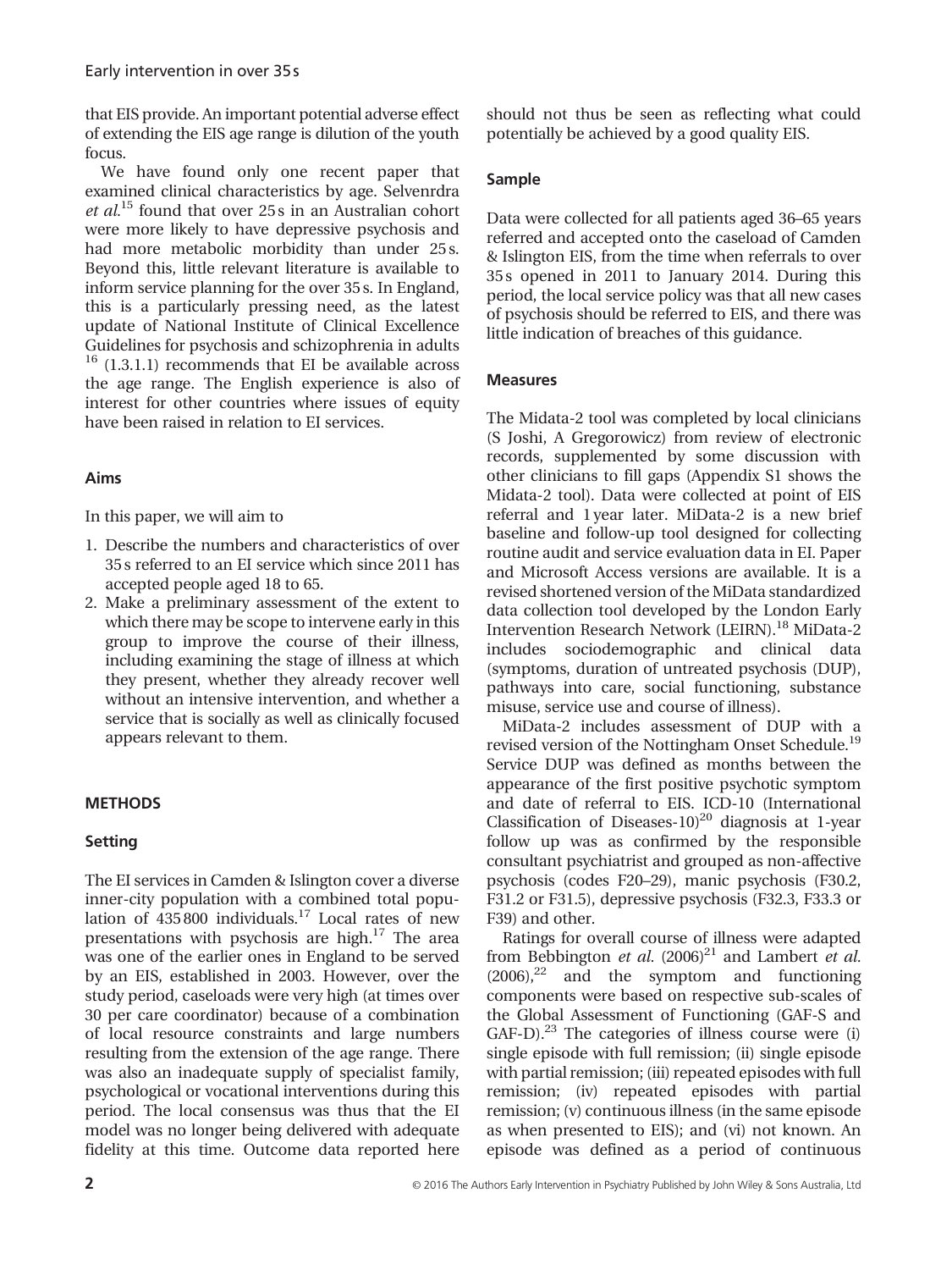positive and/or negative psychotic symptoms that interfere with thinking and/or behaviour. Partial remission was defined as residual positive and/or marked negative psychotic symptoms that still have some impact on thinking/behaviour (GAF-S > =31), but sufficient improvement meaning individuals can function safely in the community (with support) with some functional improvement  $(GAF-D) = 31$ ) but not able to hold down a job or study; while full remission required no evidence of positive symptoms and only minimal negative symptoms that do not interfere with behaviour (GAF-S $>$  = 61), where the individual has good functioning  $(GAF-D> = 61)$  and is capable of engaging in vocational activity.

### Procedures

The study was approved locally in Camden and Islington NHS Foundation Trust under procedures for audit and service evaluation: it informed the further development of services for over 35 s. Descriptive tests were used to analyse and present the data.

### RESULTS

The referral rate to Camden and Islington EIS for all patients between 2011 and 2014 was approximately 97 referrals per 100 000 population over 18 per year. For each 100 000 population, there were 68 new cases in the 18–35 and 29 in the 36–65 range.

During the study period, 75 patients were identified as having been accepted to caseload who were over 35. Data for three patients were excluded because of limited baseline data and lack of followup data, or because of patient non-engagement with the service from the point of acceptance. Therefore, data were available for a total of 72 patients aged 35 and over.

## Baseline data

#### Sociodemographic characteristics

Both genders were equally represented (Table 1). The median referral age was 46 years. A wide range of ethnicities was represented, the largest groups being White British and Black African. Most had been employed in the past, but only a third during the year prior to EIS referral.

More than half had children: 58.1% of those with children under 18 lived with them. Nearly, half lived alone and very few with a partner. Most reported some social contacts.

TABLE 1. Baseline sociodemographic data on over 35 s from the Camden and Islington early intervention service

| Characteristic                             | Frequency $N = 72$ N<br>(%) |
|--------------------------------------------|-----------------------------|
| Gender                                     |                             |
| Male                                       | 37 (51.4)                   |
| Female                                     | 35 (48.6)                   |
| Age mean (SD)                              | 45.5 (7.5)                  |
| Ethnicity                                  |                             |
| White                                      | 30 (41.7)                   |
| Mixed/multiple ethnic groups               | 5(6.9)                      |
| Asian/Asian British                        | 8(11.1)                     |
| Black/African/Caribbean/Black British      | 22 (30.5)                   |
| Other ethnic group                         | 5(6.9)                      |
| Not known                                  | 2 (2.8)                     |
| Vocational information                     |                             |
| Ever undertaken any work                   | 63 (87)                     |
| Paid work                                  | 57 (79.2)                   |
| Voluntary work                             | 1(1.4)                      |
| Type of work not known                     | 5(6.9)                      |
| Worked the last year                       | 26 (36.1)                   |
| Children                                   |                             |
| Has children                               | 42 (58.3)                   |
| Has children age <18                       | 31 (43.0)                   |
| Lives with                                 |                             |
| Alone                                      | 32 (44.4)                   |
| Children <18 only                          | 16 (22.2)                   |
| Children $<$ 18 and partner                | 2(2.8)                      |
| Partner                                    | 7(9.7)                      |
| Parents                                    | 3 (4.2)                     |
| Another relative                           | 7(9.7)                      |
| Other                                      | 5(6.9)                      |
| Type of accommodation                      |                             |
| Council or state funded                    | 41 (56.9)                   |
| Private                                    | 17 (23.6)                   |
| <b>Currently homeless</b>                  | 1(1.4)                      |
| Not known                                  | 13 (18.1)                   |
| Social contacts                            |                             |
| Contact with others (Total)                | 62 (86.1)                   |
| Contact with others, supportive            | 42 (58.3)                   |
| Contact with others, unclear if supportive | 20 (27.8)                   |
| Generally isolated                         | 9(12.5)                     |
| Not known                                  | 1(1.4)                      |

SD, standard deviation.

## Clinical characteristics

Whilst initial referrals tended to come from primary care, the immediate source of the majority of referrals to EIS was from secondary mental health services (Table 2). Just under two-thirds had reported a history of significant trauma to clinicians. Half had known physical health comorbidity. A lifetime history of cannabis use was reported to clinicians by a third. About a quarter had a known history of a previous suicide attempt or self-harm prior to the time of referral, and a quarter had a known history of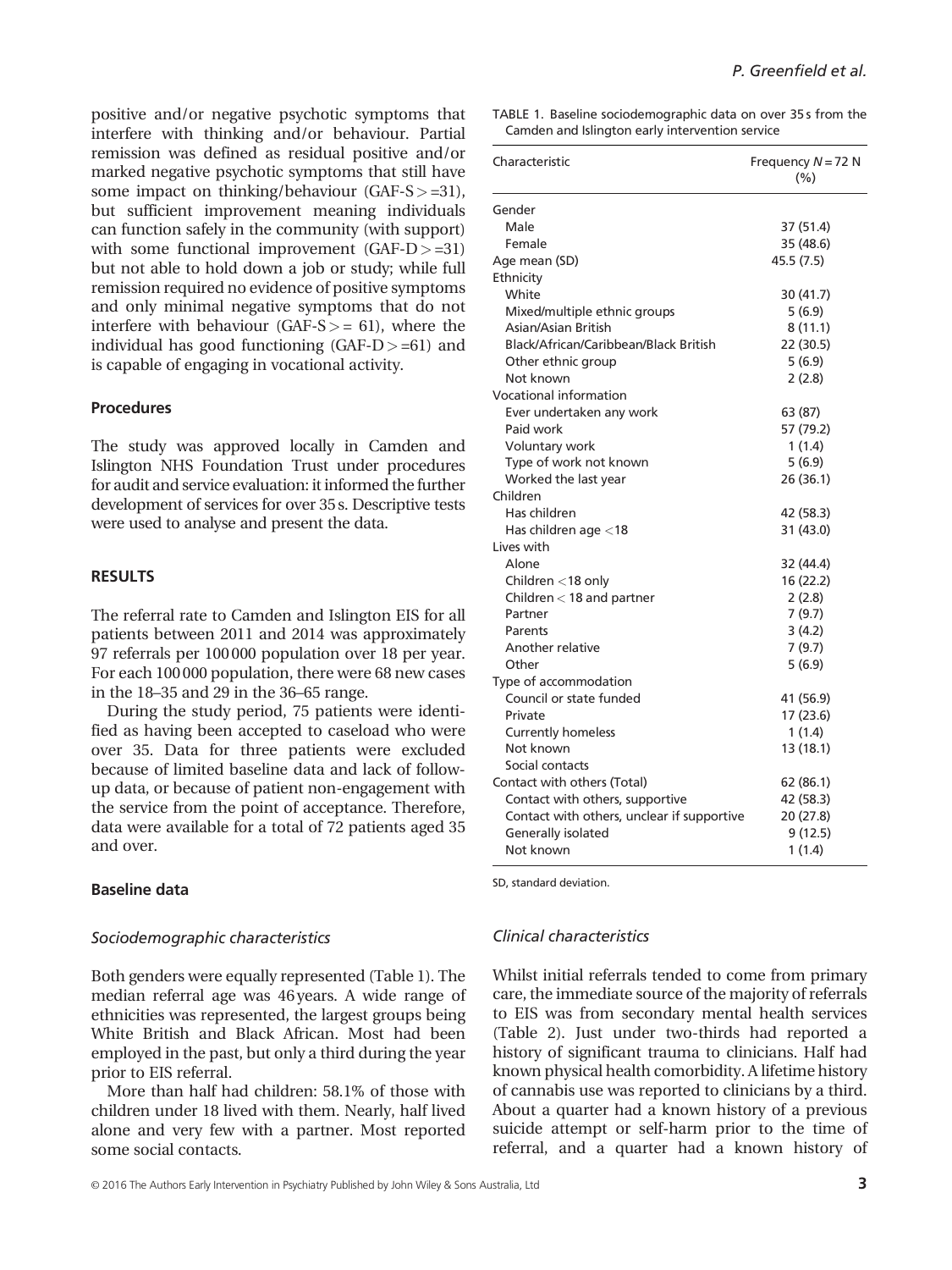| TABLE 2. Clinical data on over 35 s from the Camden and Islington |  |  |
|-------------------------------------------------------------------|--|--|
| early intervention service                                        |  |  |

TABLE 3. One-year follow-up data on over 35 s from the Camden and Islington early intervention service

Characteristic  $P = 72 N$ 

(%)

| Characteristic                                        | Frequency $N = 72 N$ (%) |
|-------------------------------------------------------|--------------------------|
| Referral to mental health services                    |                          |
| GP                                                    | 33(45.8)                 |
| $GP$ and $A + E$                                      | 5(6.9)                   |
| <b>GP</b> and counsellor                              | 2(2.8)                   |
| $A + E$                                               | 18 (25.0)                |
| $A + E$ and police                                    | 2(2.8)                   |
| Police/criminal justice system                        | 4(5.6)                   |
| Counsellor                                            | 2(2.8)                   |
| Other                                                 | 5(6.9)                   |
| Not known                                             | 1(1.4)                   |
| <b>Referral to EIS</b>                                |                          |
| Community mental health                               | 33 (45.8)                |
| team/mental health assessment team                    |                          |
| Inpatient ward                                        | 20 (27.8)                |
| Crisis team/crisis house                              | 12 (16.7)                |
| Primary care                                          | 0(0.0)                   |
| Police                                                | 0(0.0)                   |
| Other                                                 | 7(9.7)                   |
| History of trauma (as reported to clinicians)         | 45 (62.5)                |
| Childhood abuse                                       | 15 (20.8)                |
| Experience of war                                     | 7(9.7)                   |
| Unexpected/traumatic bereavement                      | 6(8.3)                   |
| Domestic violence                                     | 6(8.3)                   |
| Other serious sexual/violent assault                  | 2(2.8)                   |
| Traumatic labour                                      | 2(2.8)                   |
| Other childhood adversity                             | 6(8.3)                   |
| Unknown                                               | 1(1.4)                   |
| <b>Physical health comorbidity</b>                    | 35 (48.6)                |
| <b>Cannaboids (ever used)</b>                         |                          |
| Yes                                                   | 25 (34.7)                |
| N٥                                                    | 37 (51.4)                |
| Not known                                             | 10 (13.9)                |
| History of suicide attempt or self-harm               | 19 (26.4)                |
| prior to referral                                     |                          |
| History of some form of violence prior<br>to referral | 18 (25.0)                |
| DUP of less than 1 year                               | 31 (43.1)                |
| DUP of more than 3 years                              | 13 (18.0)                |

DUP, duration of untreated psychosis; EIS, early intervention service.

perpetrating some form of violence. Median service DUP was 11months (range 0–251months).

#### One-year follow up

Nearly, all patients remained on caseload (Table 3). Less than a quarter were known to have worked in the last year. There was no change in the distribution of living arrangements or social contacts between entry to EIS and 1-year follow up. There was also no change in the number of patients with known physical health comorbidity over the course of the year.

| r. |  |  |  |
|----|--|--|--|
| ۹  |  |  |  |
|    |  |  |  |

| Case status                                 |          |
|---------------------------------------------|----------|
| Patients remaining on the caseload          | 67(93.1) |
| Patients discharged                         | 5(6.9)   |
| Patients who had face to face               | 58(80.6) |
| contact in the last 6 months                |          |
| Formal CBT (past year)                      | 14(19.4) |
| <b>Worked (past year)</b>                   | 16(22.2) |
| Social contacts                             |          |
| Contact with others (Total)                 | 61(84.7) |
| Contact with others, supportive             | 47(65.3) |
| Contact with others, unclear if             | 14(33.3) |
| supportive                                  |          |
| Generally isolated                          | 8(11.1)  |
| Not known                                   | 3(4.2)   |
| <b>Clinical diagnosis</b>                   |          |
| Non-affective psychosis (including          | 47(65.3) |
| schizophrenia and schizoaffective disorder) |          |
| Manic psychosis                             | 11(15.3) |
| Depressive psychosis                        | 10(13.9) |
| <b>PTSD</b>                                 | 2(2.8)   |
| Organic psychosis                           | 1(1.4)   |
| Drug induced psychotic disorder             | 1(1.4)   |
| <b>Course of illness</b>                    |          |
| One episode of psychosis with full          | 11(15.3) |
| remission                                   |          |
| Single episode with partial remission       | 21(29.2) |
| Repeated episodes with full remission       | 4(5.6)   |
| Repeated episodes with partial remission    | 16(22.2) |
| Continuous illness                          | 19(26.4) |
| Not known                                   | 1(1.4)   |
| Inpatient admission, after referral to EIS  | 8(11.1)  |
| Total inpatient admissions at 1 year        | 35(48.6) |
| (including prior to EIS referral)           |          |
| <b>Physical health comorbidity</b>          | 36(50.0) |
| Patients taking regular antipsychotic drug  | 43(59.7) |
| <b>Risk information</b>                     |          |
| History of suicide attempt or self-harm     | 2(2.8)   |
| over the last year                          |          |
| History of some form of violence over the   | 4(5.6)   |
| last year                                   |          |
|                                             |          |

CBT, cognitive behavioural therapy; EIS, early intervention service.

The most frequent primary diagnosis was of a 'non-affective psychosis' (65.3%), followed by 'manic psychosis' (15.3%) and 'depressive psychosis' (13.9%). The course of illness was equally distributed between categories, but at 1-year follow up, very few had had only one episode of psychosis with full remission.

Almost half had inpatient admissions either at point of referral to EIS or within the first year of EIS care. More than half were taking regular antipsychotics at follow up. Only a fifth were known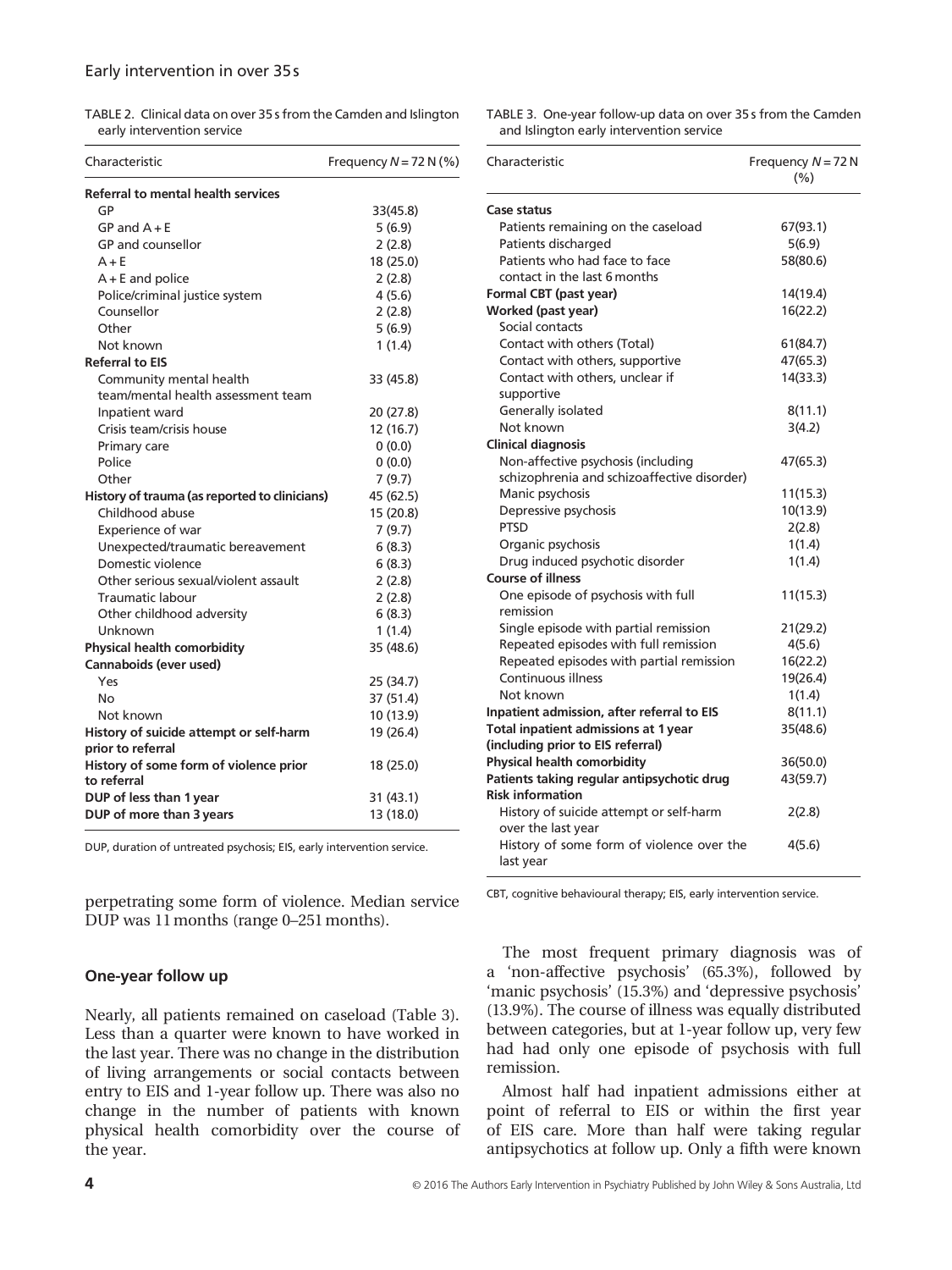to have undertaken formal cognitive behavioural therapy with the service. The number of patients who had self-harmed or attempted suicide or were known to have perpetrated an act of violence during their first year on the EIS caseload was extremely small.

## **DISCUSSION**

Ours is the first study to describe the characteristics of patients over 35 presenting with FEP and their 1-year outcomes following referral to a specialist EIS.

Referrals for people aged between 36 and 65 represented 30% of total referrals to the service after extension of the age range. Thus, the additional needs for EI services and impact on overall caseload size were considerable. The only directly relevant data for comparison with younger populations are from the MiData project, a cohort of 533 under 36 year-olds presenting with FEP across London, assessed with similar procedures and an overlapping set of measures.<sup>18</sup> Unlike our sample, men predominated in this younger cohort (68% vs 52%). Such gender differences have previously been documented, $1,24$  with gender balance evening out in later presenters, $15,25$  when there is also a recognized later life peak in incidence in psychosis in women. $^{11}$ Thus, gender as well as age discrimination is an issue when considering the EIS age limit.

Our sample was similar to the younger MiData cohort in ethnic distribution, with more than half from black and minority ethnic (BME) groups. The same number (58%) in each cohort reported that they had social relationships that were a significant source of support. More of the older cohort had been employed at some stage (87% vs 63%) and more had children (58.3% vs 11%), in our older cohort. A larger number was living alone than in the younger cohort (44.4% vs  $17\%$ ).<sup>18</sup>

## Clinical characteristics

At 11months, the median DUP for our cohort was substantially longer than the median DUP of 4months among younger Londoners in the previous MiData study.<sup>18</sup> Thus, as predicted, there were larger numbers than in younger groups who had been ill for a considerable period. However, the majority had a DUP of less than 1 year at time of referral, so there were a substantial number for whom intervention could realistically be described as early.

When compared with the MiData younger cohort<sup>18</sup> in terms of clinical characteristics, there were higher rates of past suicide or self-harm in our group (26.4% vs 14%) but similar rates of past history of violent behaviour (25% vs 29%). Lifetime cannabis use reported to staff was lower in our sample (34.7% vs 58%) than in the younger cohort.

Half our sample had physical health comorbidity of some type. Recorded morbidities were wide-ranging without clear predominance of metabolic morbidity, which was particularly highlighted in the Australian paper looking at late-onset presenters.<sup>15</sup> However, metabolic morbidity was not explicitly asked about in our study, and it may not have been well screened for in the service.

The majority had reported a history of trauma to assessing clinicians. This is in keeping with accumulating evidence on trauma and psychosis,<sup>26</sup> especially in relation to childhood adversity. Thus, the recent National Institute of Clinical Excellence guidelines recommendation that all patients presenting with psychosis should be assessed for post traumatic stress disorder  $(PTSD)^{16}$  (1.3.3.2) certainly appears relevant for this group. We cannot comment on how this compares to the younger EI population. However, further research in this area does support higher levels of reporting of childhood abuse in women with psychotic illness, than in men. $27$  The gender makeup of our sample (more women than in the younger MiData group) could therefore be one factor influencing the level of trauma reporting in this older age group.

## One-year follow up

Relatively few of the cohort were working at the point of referral, and the proportion was no higher at follow up, suggesting a potential unmet need. During the study period, resources for psychological and social interventions were very limited, and the team lacked a dedicated vocational worker. The relatively low levels of vocational recovery and the frequently continuous or recurrent pattern of illness suggest that early intervention to optimize social recovery and prevent future decline is a relevant goal.

Primary psychiatric diagnosis amongst the over 35 group was consistent with findings from the recent Australian Paper looking at older onset psychosis,<sup>15</sup> and previous studies of younger patients with psychotic disorders.18

Almost half our sample had an inpatient admission within 1 year (including index admissions prompting the initial EIS referral). This is lower than in a recent study by Mann et al.  $(2014)^{28}$  looking at rates of inpatient admission in the first year following referral to mental health services, across four EI services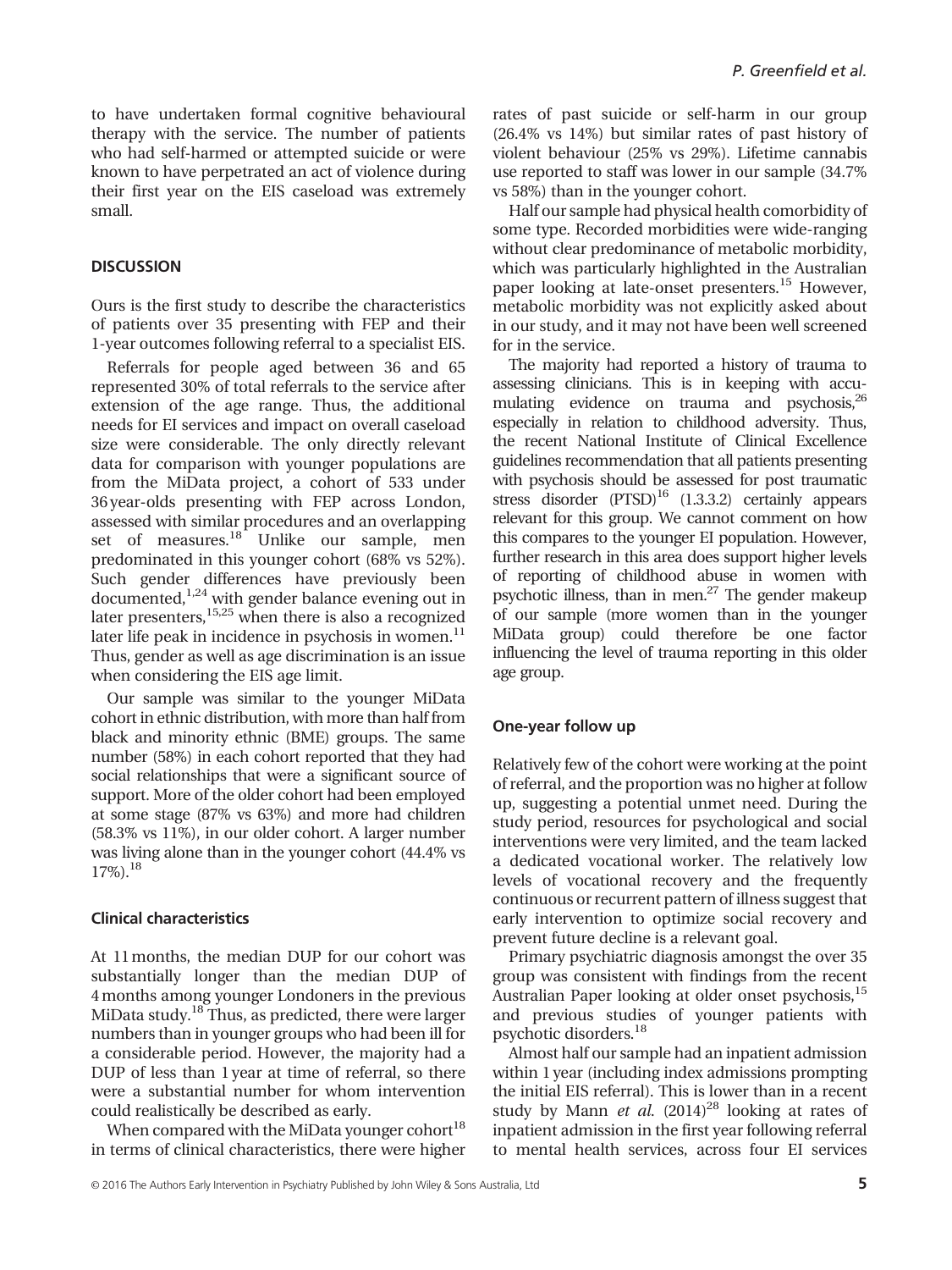(including London). Their data showed rates of 63.2%, for the same time period.

## Strength and limitations

The large increase in caseload without increase in resources meant that the team was unable to deliver a high fidelity model of care with a full range of psychological and social interventions and may well also have affected outcomes.

The sample was derived from two ethnically and socioeconomically diverse inner-city London boroughs, $^{17}$  a setting not demographically representative of England, which limits generalizability. Additionally, the findings were based on extracting clinician recorded data from electronic patient records to complete the MiData-2 audit tool rather than directly elicited patient data. However, data were collected for the complete cohort of over 35 s taken on by the service during the study period and not selected. One of the questions this paper does not answer is about the impact on the youth focus, and whether the more diverse age range has affected the accessibility and acceptability of an EIS for younger patients. The sample methodology is predominantly descriptive, but description of a complete cohort of early intervention service users over 35 is of considerable current interest in the current context where changes in age range are contemplated.

Our study focuses on patients who were assessed as having FEP and taken onto the team caseload following initial contact with the service. Only one diagnosis of organic psychosis was recorded in this group (Table 3). However, a study limitation is that we do not have precise data regarding numbers screened out as having psychosis of organic origin either prior to referral to EIS or during the initial EIS assessment prior to acceptance onto the caseload. It is also possible that some organic conditions remained undetected at 1-year follow up in this cohort. Thus, it is possible that organic psychoses are less rare in this age group than our findings suggest.

# Clinical implications

Increasing age range of early intervention services will significantly increase referral rates and case load numbers.

Our results suggest there may be scope for improving outcomes in people between 36 and 65 years presenting with psychosis through implementation of a full EI model, perhaps with some adaptation to our service. People in this age group presented in substantial numbers with psychosis and while some illnesses appeared very longstanding most were of more recent onset. The range of diagnoses was not strikingly different to younger people. Most had persisting or recurrent difficulties, with just 15% having a single episode with full remission, and most had not made a good occupational recovery at a year, despite the majority having worked in the past. Almost half were admitted in their first year of contact with services, although recorded levels of violent and suicidal behaviour were relatively low. Thus, there is considerable room for improvement in the outcomes obtained in this service, which was of low fidelity at the time of the study.

The study findings also suggest some areas, which may be particularly important for this age group, with implications for staff skills and training. Many of this age group have dependents, so support with parenting, considering children's needs, young carers and addressing safeguarding issues is likely to be a substantial role in working with this group. The high numbers of patients with comorbid physical health problems suggest that expertise and support around physical health assessment, monitoring and specialist prescribing is likely to be important. Although probably a common need for all services caring for patients with  $p$ sychosis<sup>16</sup> adequate psychological support and staff training in trauma and psychosis and PTSD likewise seem to be important in tailoring services to this group's needs. An important recognized part of EI care is targeting welfare, vocational and occupational support to the needs of the group. With regard to occupational recovery, the task in a group who have in the main worked previously may involve supporting a return to previously established career trajectories rather than establishing a working life or educational pathway afresh. The low numbers working during the year after initial service contact in this cohort suggest a role for specialist vocational input.

# Research implications

An assessment of the profiles of older people with psychosis based on researcher-recorded data is desirable, as is data from a more representative range of areas. To establish more conclusively the case for EI in over 35 s, further research should investigate whether an EI model for people over 35 is effective and cost-effective compared with standard care from generic psychosis services, as previously available. Impact on younger groups of widening the age range should also be investigated: we need to establish whether including older groups results in less acceptable and engaging care for younger groups.